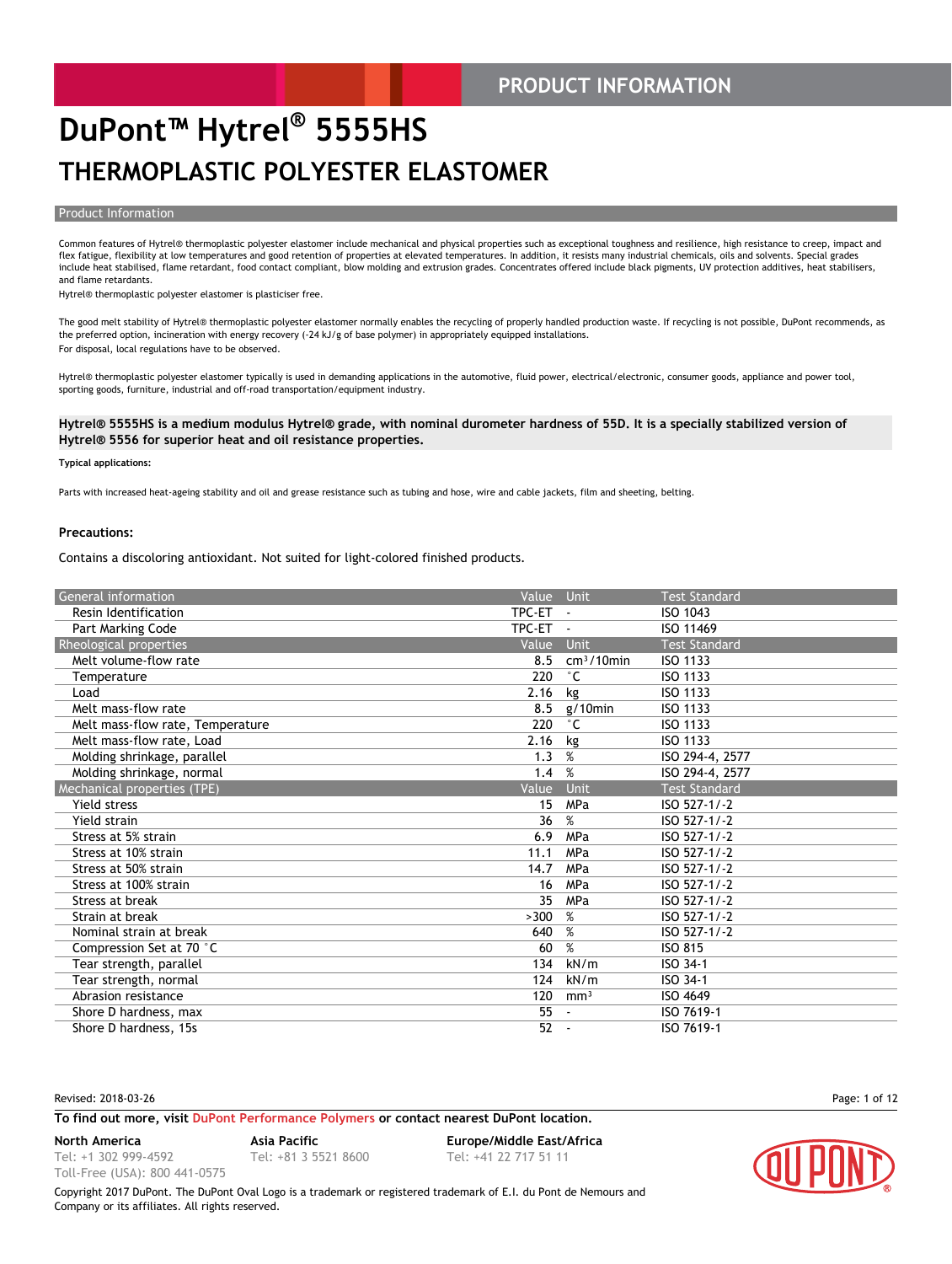| <b>Mechanical properties</b>                | Value Unit      |                        | <b>Test Standard</b> |
|---------------------------------------------|-----------------|------------------------|----------------------|
| <b>Tensile Modulus</b>                      |                 | 190 MPa                | ISO 527-1/-2         |
| <b>Flexural Modulus</b>                     | 195             | MPa                    | <b>ISO 178</b>       |
| <b>Shear Modulus</b>                        | 65              | MPa                    | ISO 6721             |
| Poisson's ratio                             | 0.48            |                        | ISO 527-1/-2         |
| Tensile creep modulus                       |                 |                        | ISO 899-1            |
| 1h                                          | 140             | MPa                    |                      |
| 1000h                                       | 100             | MPa                    |                      |
| Charpy impact strength, 73°F                | N               | kJ/m <sup>2</sup>      | ISO 179/1eU          |
| Charpy notched impact strength              |                 |                        | ISO 179/1eA          |
| $-22°$ F                                    | 30              | kJ/m <sup>2</sup>      |                      |
| $-40^{\circ}$ F                             | 14              | kJ/m <sup>2</sup>      |                      |
| Tensile notched impact strength, 73°F       |                 | 300 $kJ/m2$            | ISO 8256/1           |
| Brittleness temperature                     | -80             | $^{\circ}$ C           | <b>ISO 974</b>       |
| Izod notched impact strength, -40°F         | $110^{[P]}$     | kJ/m <sup>2</sup>      | ISO 180/1A           |
| P: Partial Break                            |                 |                        |                      |
| Thermal properties                          | Value Unit      |                        | <b>Test Standard</b> |
|                                             | 201             | $^{\circ}$ C           | ISO 11357-1/-3       |
| Melting temperature, 18°F/min               |                 |                        | $15075 - 1/2$        |
| Temp. of deflection under load              |                 |                        |                      |
| 260 psi                                     | 51              | $^{\circ}$ C           |                      |
| 65 psi                                      | 78              | $^{\circ}$ C           |                      |
| Vicat softening temperature                 |                 |                        | <b>ISO 306</b>       |
| 90°F/h, 11 lbf                              | 75              | $^{\circ}$ C           |                      |
| 90°F, 2 lbf                                 | 177             | $^{\circ}$ C           |                      |
| Coeff. of linear therm. expansion, parallel | 180             | $E-6/K$                | ISO 11359-1/-2       |
| Coeff. of linear therm. expansion, normal   |                 | 180 E-6/K              | ISO 11359-1/-2       |
| Eff. thermal diffusivity                    | $5.44E-8$       | $m^2/s$                |                      |
| RTI, electrical                             |                 |                        | <b>UL 746B</b>       |
| 30mil                                       | 90              | $^{\circ}$ C           |                      |
| 60mil                                       | 90              | °С                     |                      |
| 120mil                                      | 90              | °С                     |                      |
| RTI, impact                                 |                 |                        | <b>UL 746B</b>       |
| 30mil                                       | 50              | ۰c                     |                      |
| 60mil                                       | 85              | °С                     |                      |
| 120mil                                      | 85              | °С                     |                      |
| RTI, strength                               |                 |                        | <b>UL 746B</b>       |
| 30mil                                       | 50              | °С                     |                      |
| 60mil                                       | 85              | $^{\circ}$ C           |                      |
| 120mil                                      | 85              | $^{\circ}$ C           |                      |
| Flammability                                | Value           | Unit                   | <b>Test Standard</b> |
| Burning Behav. at 60mil nom. thickn.        | HB              | class                  | IEC 60695-11-10      |
| Thickness tested                            | 1.5             |                        | IEC 60695-11-10      |
|                                             |                 | mm                     |                      |
| UL recognition                              | yes             |                        | <b>UL 94</b>         |
| Burning Behav. at thickness h               |                 | HB class               | IEC 60695-11-10      |
| Thickness tested                            |                 | $\overline{3}$ mm      | IEC 60695-11-10      |
| UL recognition                              | yes -           |                        | <b>UL 94</b>         |
| Oxygen index                                | $20\frac{8}{6}$ |                        | ISO 4589-1/-2        |
| Flammability, 3.0mm                         | HB              |                        | IEC 60695-11-10      |
| <b>FMVSS Class</b>                          | $SE -$          |                        | ISO 3795 (FMVSS 302) |
| <b>Electrical properties</b>                | Value Unit      |                        | <b>Test Standard</b> |
| Comparative tracking index                  | $600 -$         |                        | IEC 60112            |
| Other properties                            | Value Unit      |                        | <b>Test Standard</b> |
| Humidity absorption, 80mil                  | 0.2 %           |                        | Sim. to ISO 62       |
| Water absorption, 80mil                     | 0.6             | %                      | Sim. to ISO 62       |
| Density                                     |                 | 1190 kg/m <sup>3</sup> | ISO 1183             |
| Water Absorption, Immersion 24h             | $0.7\%$         |                        | Sim. to ISO 62       |

Revised: 2018-03-26 Page: 2 of 12

#### **To find out more, visit [DuPont Performance Polymers](http://www2.dupont.com/Plastics/en_US/Products/index.html) or contact nearest DuPont location.**

**North America Asia Pacific Europe/Middle East/Africa**

Tel: +1 302 999-4592 Toll-Free (USA): 800 441-0575

Tel: +81 3 5521 8600 Tel: +41 22 717 51 11

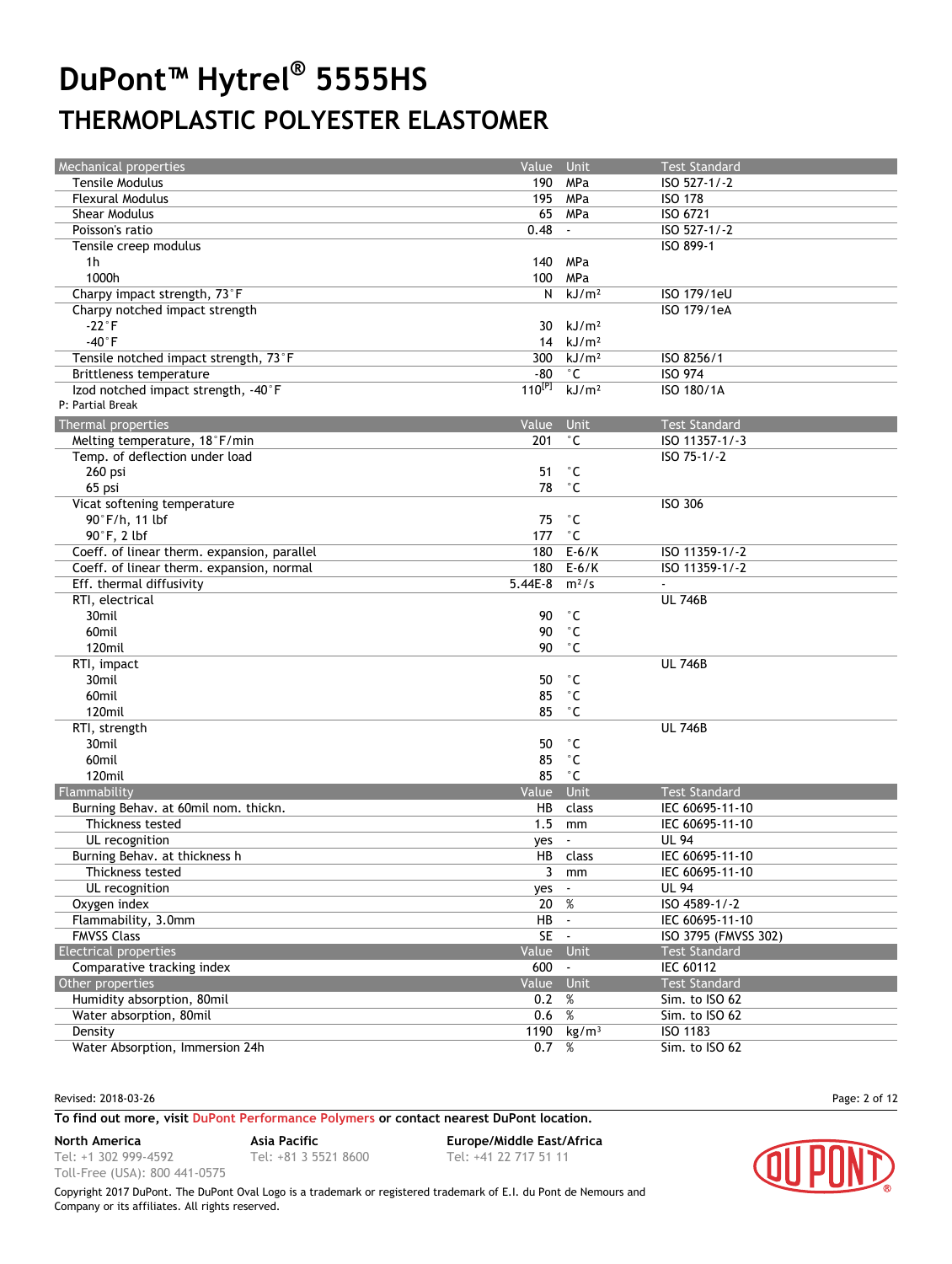| <b>VDA Properties</b>              | Value Unit |              | <b>Test Standard</b>     |    |
|------------------------------------|------------|--------------|--------------------------|----|
| Fogging, G-value (condensate)      | 0.1        | mg           | ISO 6452                 | DS |
| DS: Derived from similar grade     |            |              |                          |    |
| Injection                          | Value Unit |              | <b>Test Standard</b>     |    |
| Drying Recommended                 | ves        |              | $\blacksquare$           |    |
| <b>Drying Temperature</b>          | $\geq 100$ | $^{\circ}$ C | $\blacksquare$           |    |
| Drying Time, Dehumidified Dryer    | $2 - 3$    | h.           | $\blacksquare$           |    |
| Processing Moisture Content        | ≤0.08      | %            | $\blacksquare$           |    |
| Melt Temperature Optimum           | 230        | ۰c           | $\blacksquare$           |    |
| Min. melt temperature              | 220        | ۰c           | $\blacksquare$           |    |
| Max. melt temperature              | 250        | $^{\circ}$ C | $\overline{\phantom{a}}$ |    |
| Mold Temperature Optimum           | 45         | ۰c           | $\overline{\phantom{a}}$ |    |
| Min. mold temperature              | 45         | ۰c           | $\overline{\phantom{a}}$ |    |
| Max. mold temperature              | 55         | $^{\circ}$ C |                          |    |
| Extrusion                          | Value      | Unit         | <b>Test Standard</b>     |    |
| <b>Drying Temperature</b>          | $90 - 110$ | $^{\circ}$ C | $\blacksquare$           |    |
| Drying Time, Dehumidified Dryer    | $2 - 3 h$  |              | $\blacksquare$           |    |
| <b>Processing Moisture Content</b> | ≤ $0.06$   | %            | $\blacksquare$           |    |
| Melt Temperature Optimum           | 225        | $^{\circ}$ C | $\sim$                   |    |
| Melt Temperature Range             | 220 - 235  | ŮС           |                          |    |
|                                    |            |              |                          |    |
| <b>Characteristics</b>             |            |              |                          |    |

| $-1191999991777$        |                                          |                                               |                                        |  |
|-------------------------|------------------------------------------|-----------------------------------------------|----------------------------------------|--|
| Processing              | • Injection Molding<br>• Film Extrusion  | • Sheet Extrusion<br>• Other Extrusion        | • Thermoforming                        |  |
|                         | • Profile Extrusion                      | • Casting                                     |                                        |  |
| Delivery form           | • Pellets                                |                                               |                                        |  |
| Special characteristics | • Light stabilized or stable<br>to light | • Heat stabilized or stable<br>to heat        |                                        |  |
| Regional Availability   | • North America<br>$\bullet$ Europe      | • Asia Pacific<br>• South and Central America | • Near East/Africa<br>$\bullet$ Global |  |
|                         |                                          |                                               |                                        |  |

**Processing Texts** 

#### Profile extrusion **PREPROCESSING**

Drying temperature = 100°C Drying time, dehumidified dryer = 2-3 h Processing moisture content = <0.06%

#### **PROCESSING**

Melt temperature optimum = 225°C

Revised: 2018-03-26 Page: 3 of 12

**To find out more, visit [DuPont Performance Polymers](http://www2.dupont.com/Plastics/en_US/Products/index.html) or contact nearest DuPont location.**

Tel: +1 302 999-4592

Toll-Free (USA): 800 441-0575

Tel: +81 3 5521 8600 Tel: +41 22 717 51 11

**North America Asia Pacific Europe/Middle East/Africa**

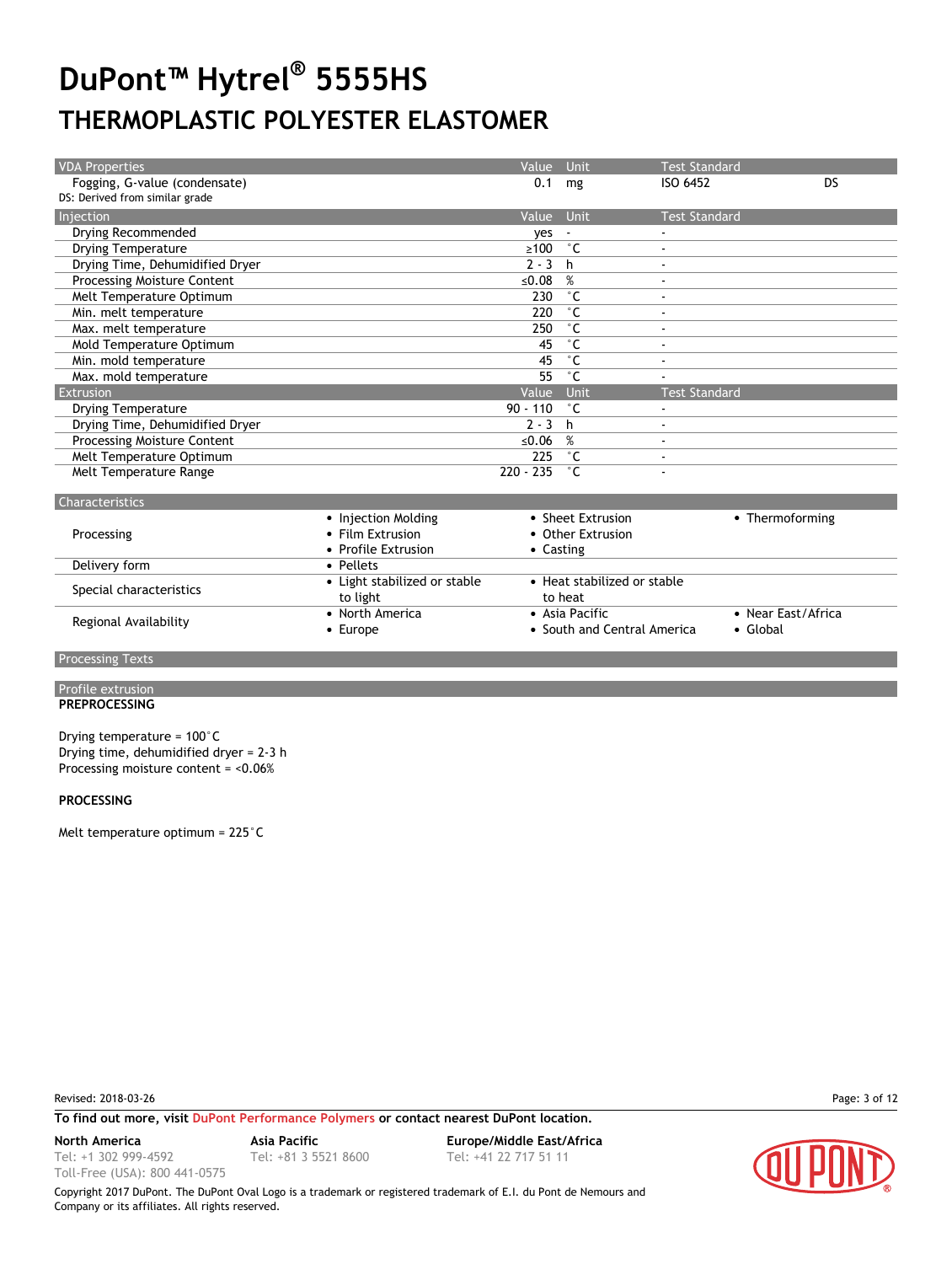Diagrams

Viscosity-shear rate



Shearstress-shear rate



Revised: 2018-03-26 Page: 4 of 12

**To find out more, visit [DuPont Performance Polymers](http://www2.dupont.com/Plastics/en_US/Products/index.html) or contact nearest DuPont location.**

Tel: +1 302 999-4592

Toll-Free (USA): 800 441-0575

Tel: +81 3 5521 8600 Tel: +41 22 717 51 11

**North America Asia Pacific Europe/Middle East/Africa**

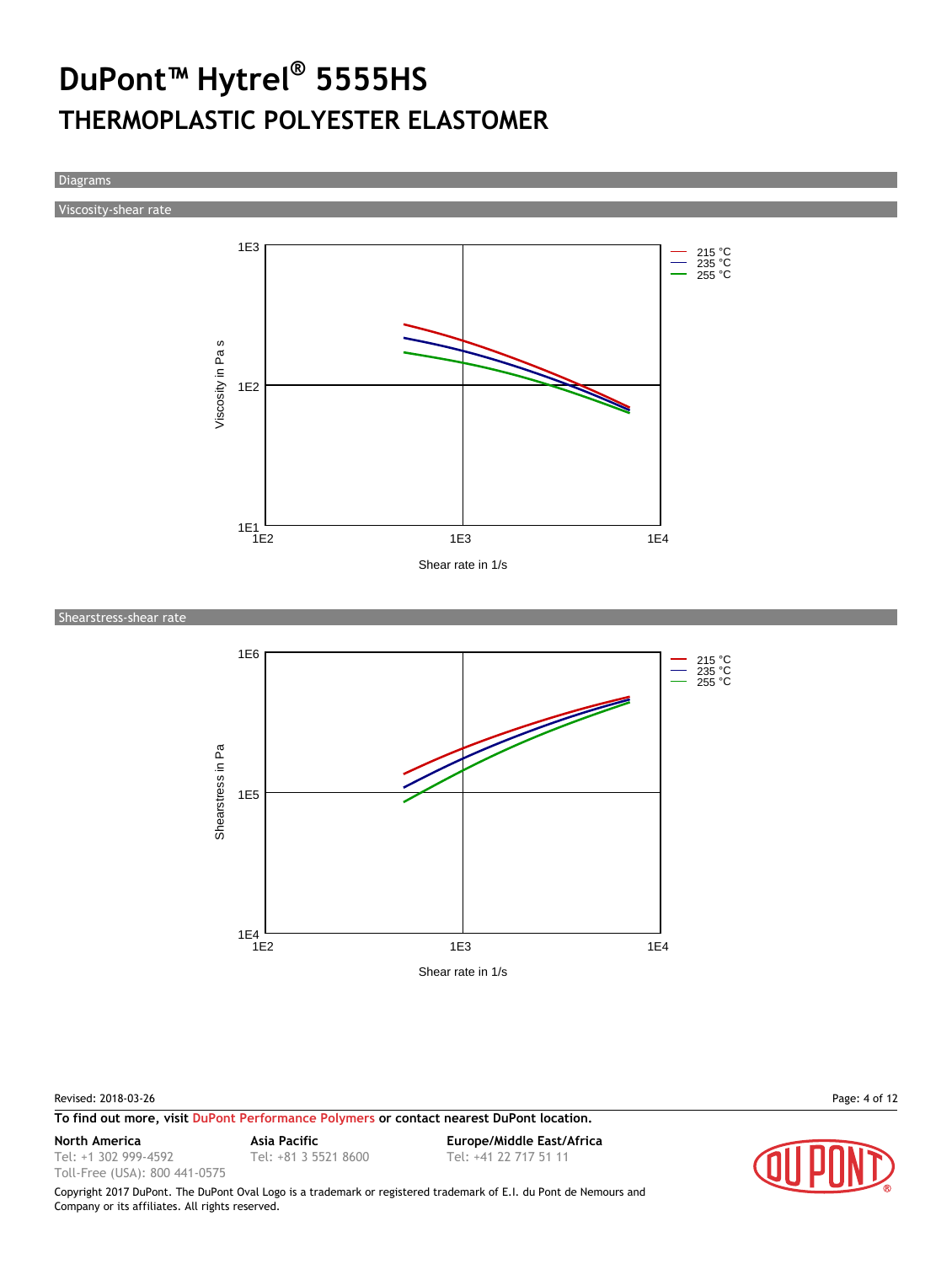Dynamic Shear modulus-temperature



Revised: 2018-03-26 Page: 5 of 12

**To find out more, visit [DuPont Performance Polymers](http://www2.dupont.com/Plastics/en_US/Products/index.html) or contact nearest DuPont location.**

Tel: +1 302 999-4592

Toll-Free (USA): 800 441-0575

Tel: +81 3 5521 8600 Tel: +41 22 717 51 11

**North America Asia Pacific Europe/Middle East/Africa**

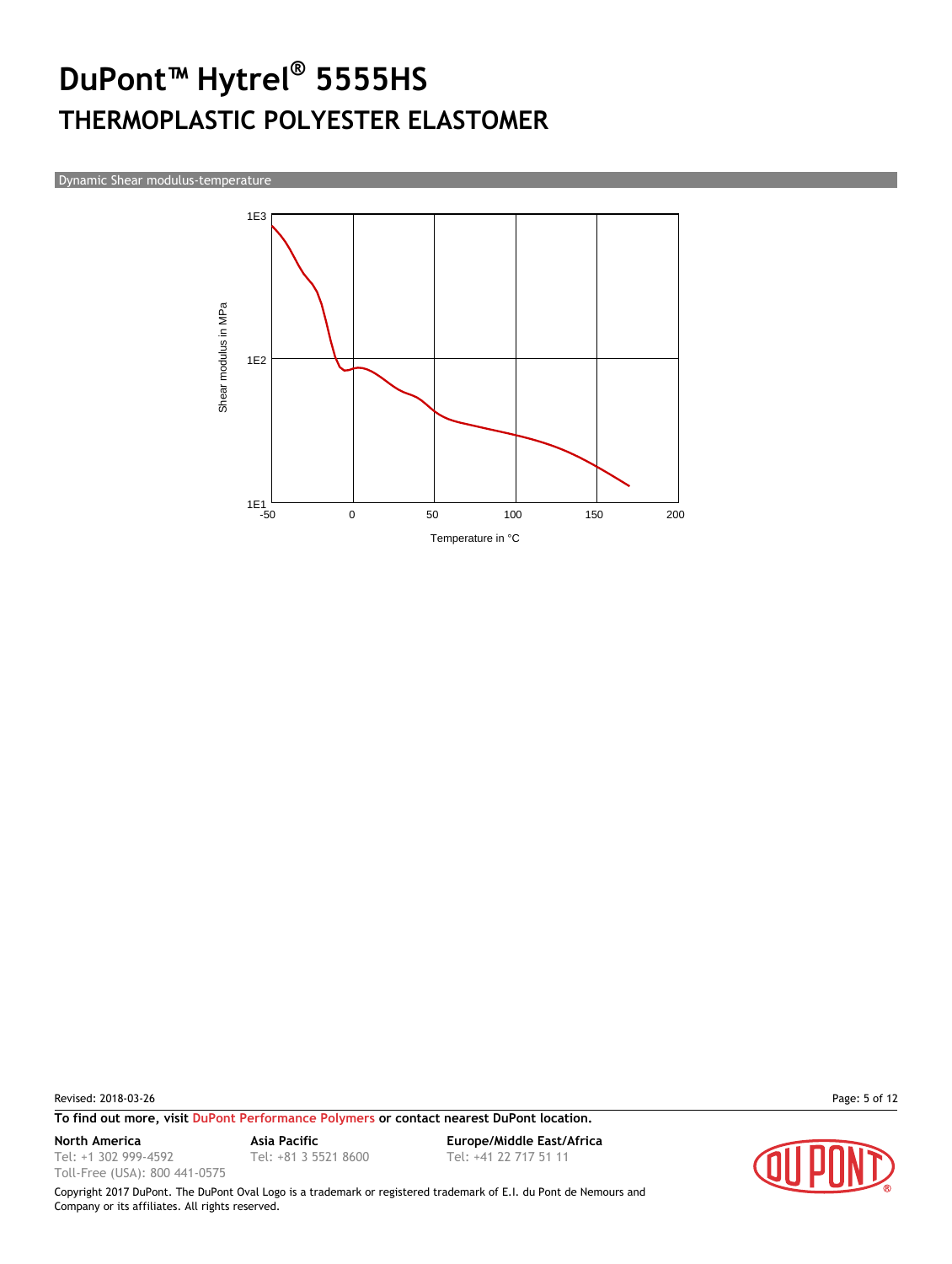Stress-strain (isochronous) 23°C



Revised: 2018-03-26 Page: 6 of 12

**To find out more, visit [DuPont Performance Polymers](http://www2.dupont.com/Plastics/en_US/Products/index.html) or contact nearest DuPont location.**

Tel: +1 302 999-4592

Toll-Free (USA): 800 441-0575

Tel: +81 3 5521 8600 Tel: +41 22 717 51 11

**North America Asia Pacific Europe/Middle East/Africa**

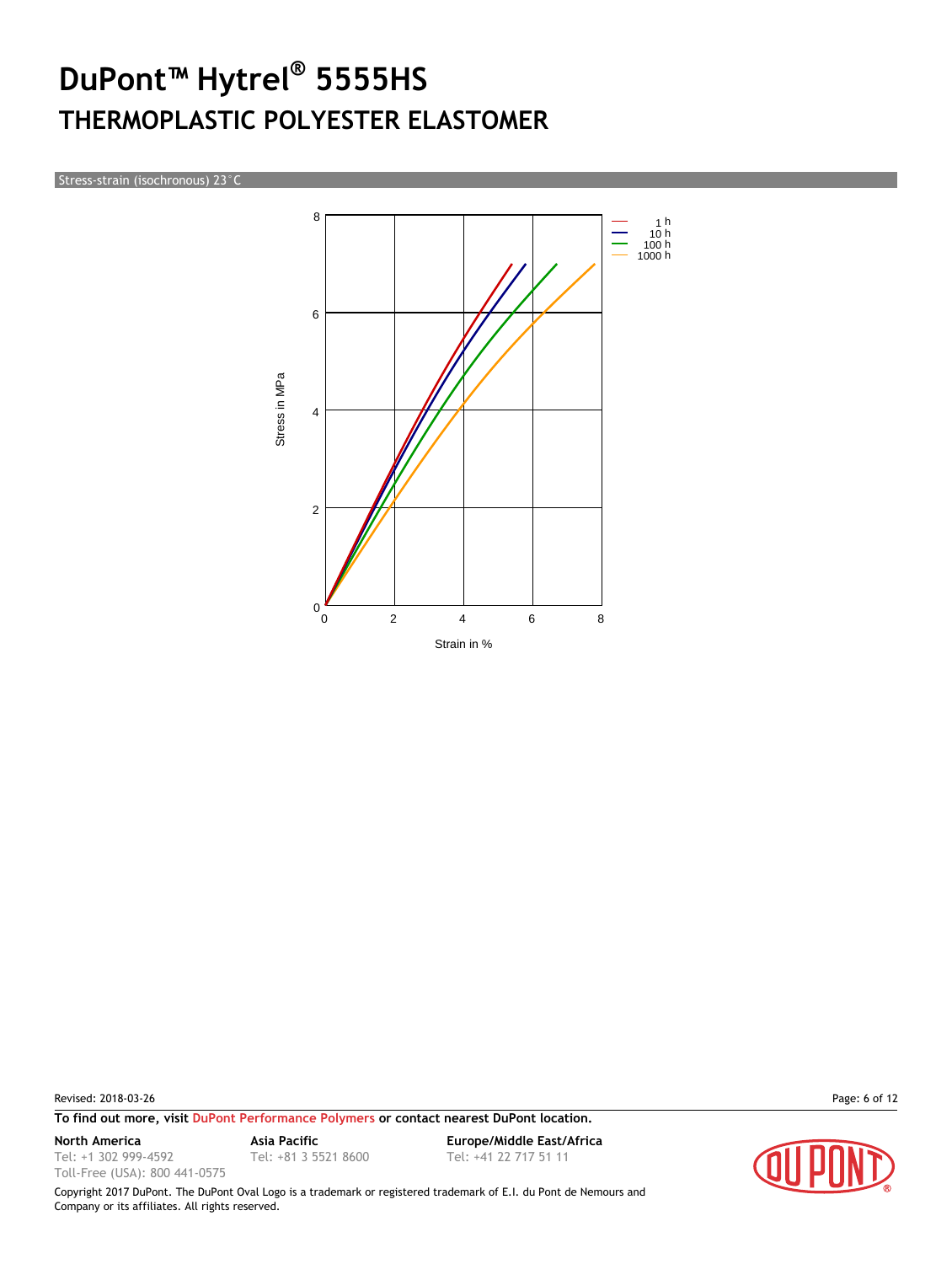Creep modulus-time 23°C



Revised: 2018-03-26 Page: 7 of 12

**To find out more, visit [DuPont Performance Polymers](http://www2.dupont.com/Plastics/en_US/Products/index.html) or contact nearest DuPont location.**

Tel: +1 302 999-4592

Toll-Free (USA): 800 441-0575

Tel: +81 3 5521 8600 Tel: +41 22 717 51 11

**North America Asia Pacific Europe/Middle East/Africa**

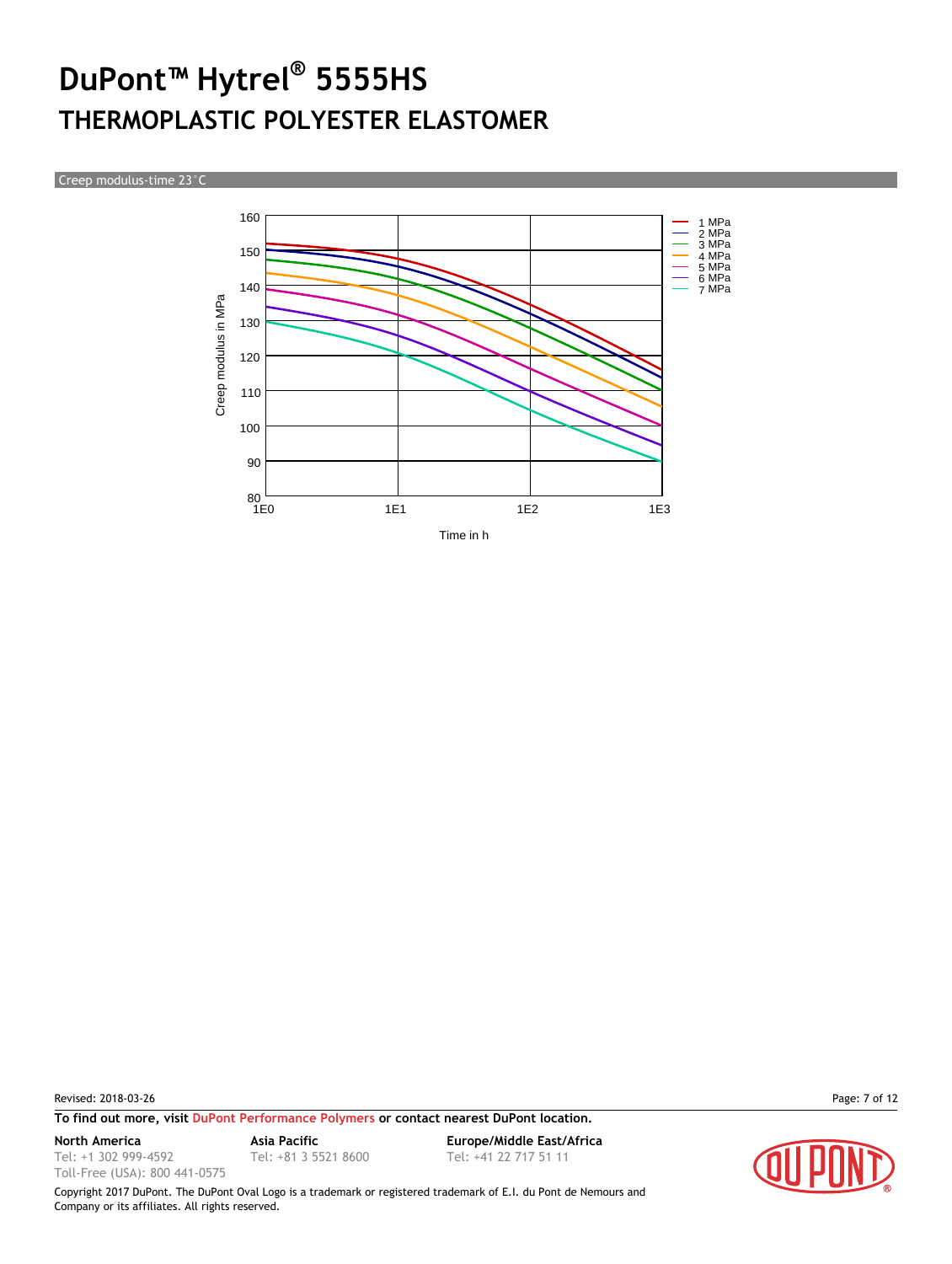Stress-strain (isochronous) 40°C



Revised: 2018-03-26 Page: 8 of 12

**To find out more, visit [DuPont Performance Polymers](http://www2.dupont.com/Plastics/en_US/Products/index.html) or contact nearest DuPont location.**

Tel: +1 302 999-4592 Toll-Free (USA): 800 441-0575

**North America Asia Pacific Europe/Middle East/Africa** Tel: +81 3 5521 8600 Tel: +41 22 717 51 11

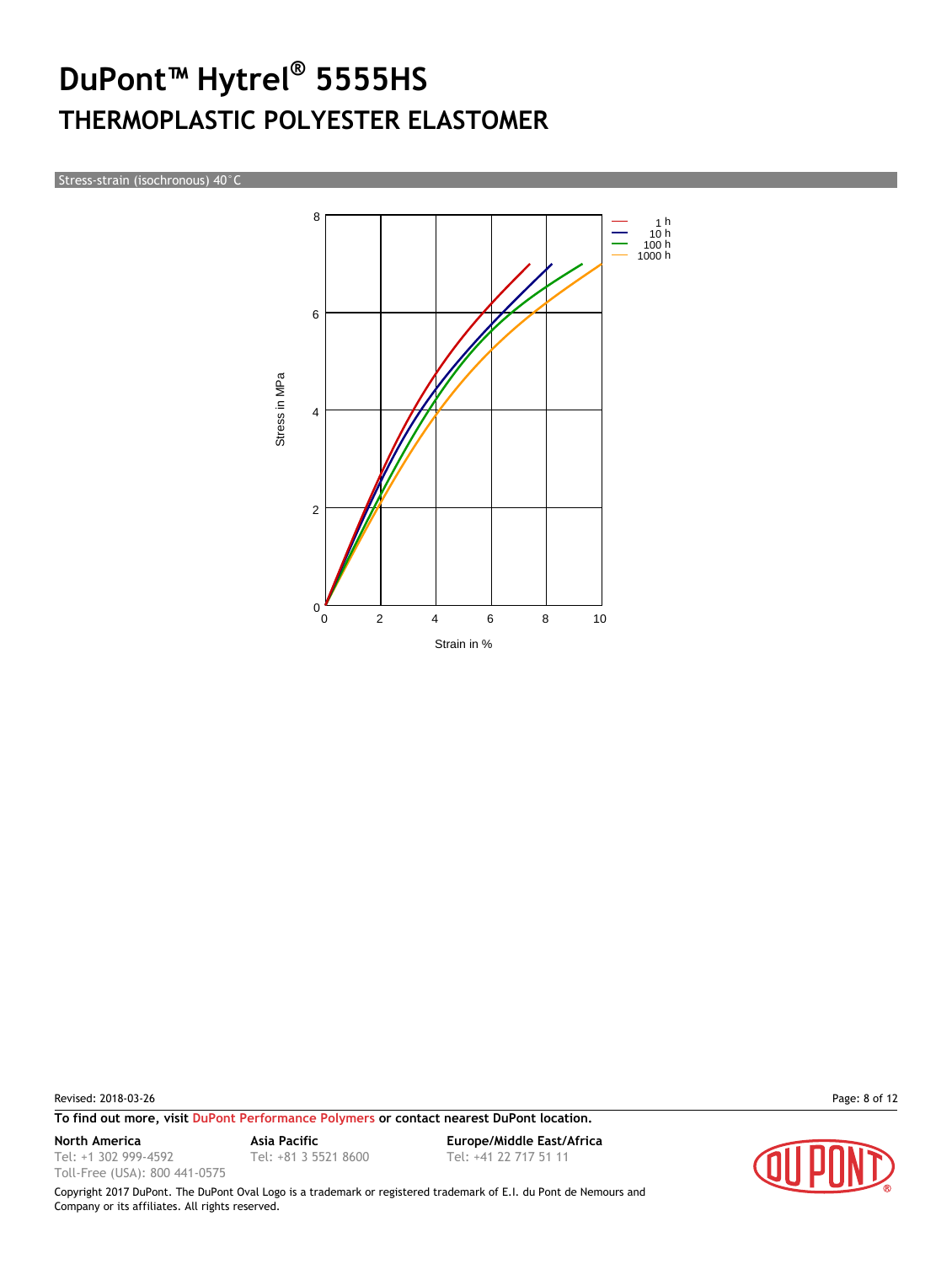Creep modulus-time 40°C



Stress-Strain (TPE)



Revised: 2018-03-26 Page: 9 of 12

**To find out more, visit [DuPont Performance Polymers](http://www2.dupont.com/Plastics/en_US/Products/index.html) or contact nearest DuPont location.**

Tel: +1 302 999-4592

Toll-Free (USA): 800 441-0575

**North America Asia Pacific Europe/Middle East/Africa** Tel: +81 3 5521 8600 Tel: +41 22 717 51 11

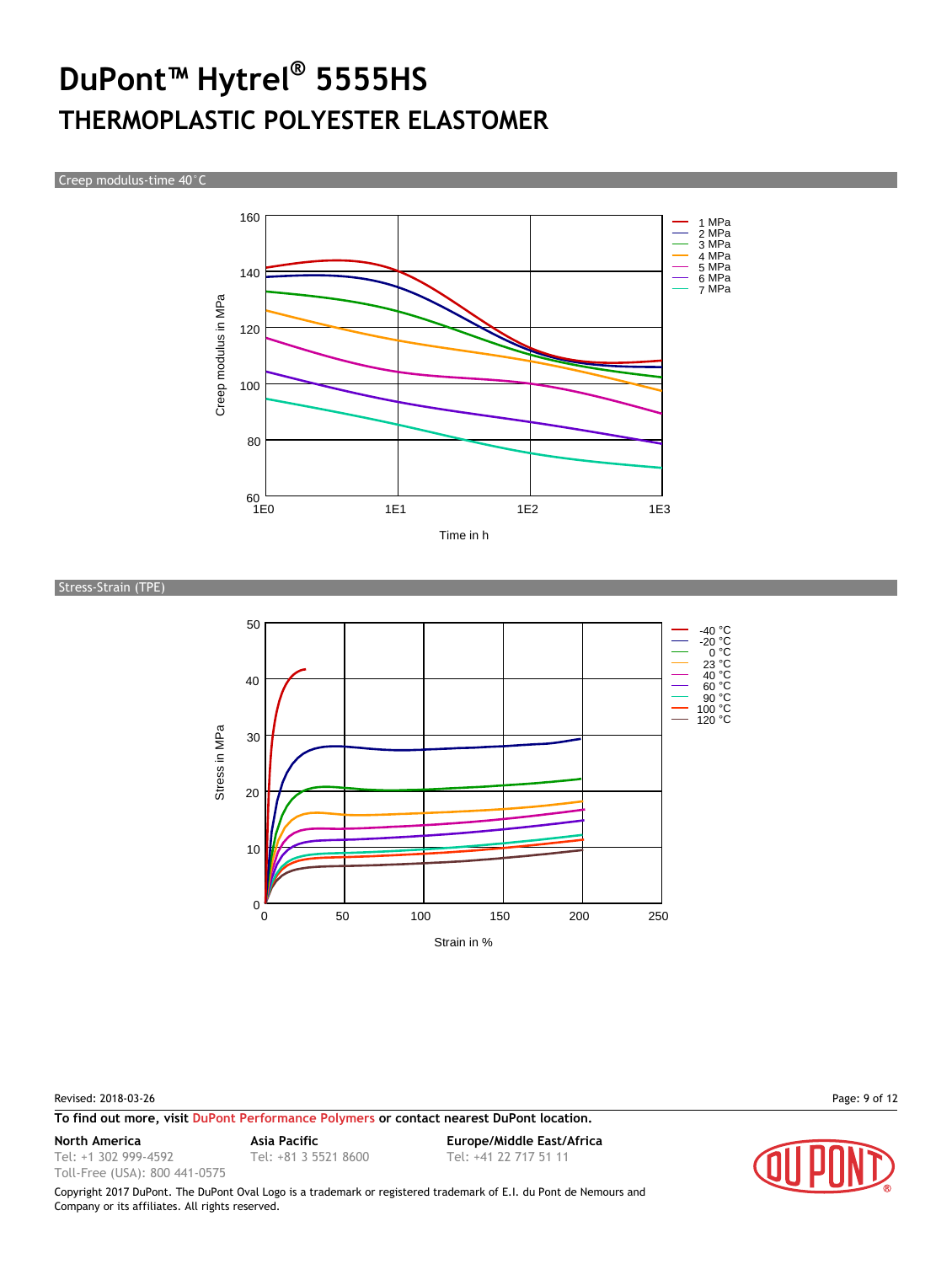Chemical Media Resistance

|                  | Crienneal Media Resistance                                |
|------------------|-----------------------------------------------------------|
| Acids            |                                                           |
| $\checkmark$     | Acetic Acid (5% by mass) (23°C)                           |
|                  | Citric Acid solution (10% by mass) (23 $^{\circ}$ C)      |
|                  | Lactic Acid (10% by mass) $(23^{\circ}C)$                 |
|                  | Hydrochloric Acid (36% by mass) (23°C)                    |
|                  | Nitric Acid (40% by mass) (23°C)                          |
| XXXX             | Sulfuric Acid (38% by mass) (23°C)                        |
|                  | Sulfuric Acid (5% by mass) (23°C)                         |
| Х                | Chromic Acid solution (40% by mass) (23 $^{\circ}$ C)     |
|                  |                                                           |
| <b>Bases</b>     |                                                           |
| $\boldsymbol{J}$ | Sodium Hydroxide solution (35% by mass) (23 $^{\circ}$ C) |
|                  | Sodium Hydroxide solution (1% by mass) (23 $^{\circ}$ C)  |
|                  | Ammonium Hydroxide solution (10% by mass) (23°C)          |
| Alcohols         |                                                           |
|                  | Isopropyl alcohol (23°C)                                  |
|                  | Methanol (23°C)                                           |
|                  | Ethanol $(23^{\circ}C)$                                   |
|                  |                                                           |
|                  | Hydrocarbons                                              |
|                  | n-Hexane $(23^{\circ}C)$                                  |
|                  | Toluene (23°C)                                            |
|                  | iso-Octane $(23^{\circ}C)$                                |
| Ketones          |                                                           |
| Х                | Acetone (23°C)                                            |
| Ethers           |                                                           |
| Х                | Diethyl ether (23°C)                                      |
|                  |                                                           |
| Mineral oils     |                                                           |
|                  | SAE 10W40 multigrade motor oil (23°C)                     |
|                  | SAE 10W40 multigrade motor oil (130°C)                    |
|                  | SAE 80/90 hypoid-gear oil (130°C)                         |
|                  | Insulating Oil (23°C)                                     |
|                  | Motor oil OS206 304 Ref.Eng.Oil, ISP (135°C)              |
|                  | Automatic hypoid-gear oil Shell Donax TX (135°C)          |
|                  | Hydraulic oil Pentosin CHF 202 (125°C)                    |
|                  | <b>Standard Fuels</b>                                     |
| Х                | ISO 1817 Liquid 1 - E5 (60°C)                             |
|                  | ISO 1817 Liquid 2 - M15E4 (60°C)                          |
|                  | ISO 1817 Liquid 3 - M3E7 (60°C)                           |
|                  |                                                           |
|                  |                                                           |

Revised: 2018-03-26 Page: 10 of 12

Toll-Free (USA): 800 441-0575

**To find out more, visit [DuPont Performance Polymers](http://www2.dupont.com/Plastics/en_US/Products/index.html) or contact nearest DuPont location.**

Tel: +1 302 999-4592

Tel: +81 3 5521 8600 Tel: +41 22 717 51 11

**North America Asia Pacific Europe/Middle East/Africa**

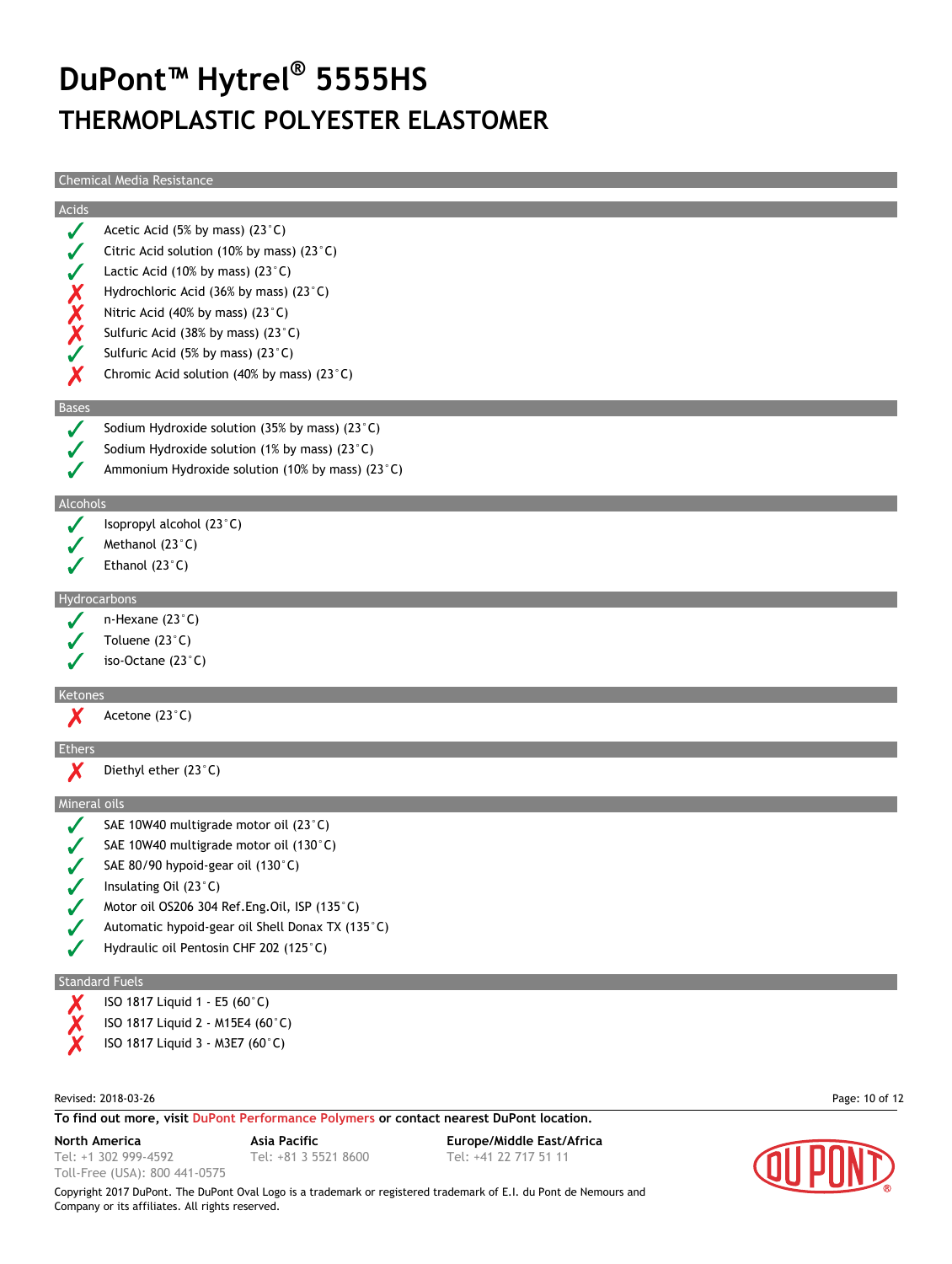- X ISO 1817 Liquid 4 - M15 (60°C)
- Standard fuel without alcohol (pref. ISO 1817 Liquid C) (23°C)
- Standard fuel with alcohol (pref. ISO 1817 Liquid 4) (23°C)
- Diesel fuel (pref. ISO 1817 Liquid F) (23°C)
- Diesel fuel (pref. ISO 1817 Liquid F) (90°C)
- Diesel fuel (pref. ISO 1817 Liquid F) (>90°C)

#### Salt solutions

- Sodium Chloride solution (10% by mass) (23°C)
- Sodium Hypochlorite solution (10% by mass) (23°C)
- Sodium Carbonate solution (20% by mass) (23°C)
- Sodium Carbonate solution (2% by mass) (23°C)
- Zinc Chloride solution (50% by mass) (23°C)

#### **Other**



Phenol solution (5% by mass) (23°C)

### **Symbols used:**

#### $\sqrt{\ }$  possibly resistant

Defined as: Supplier has sufficient indication that contact with chemical can be potentially accepted under the intended use conditions and expected service life. Criteria for assessment have to be indicated (e.g. surface aspect, volume change, property change).

### not recommended - see explanation

Defined as: Not recommended for general use. However, short-term exposure under certain restricted conditions could be acceptable (e.g. fast cleaning with thorough rinsing, spills, wiping, vapor exposure).

Contact DuPont for Material Safety Data Sheet, general guides and/or additional information about ventilation, handling, purging, drying, etc. ISO Mechanical properties measured at 160 mil (Hytrel® measured at 80 mil), IEC Electrical properties measured at 80 mil, all ASTM properties measured at 120 mil, and test temperatures are 73°F unless otherwise stated.

The information set forth herein is furnished free of charge and is based on technical data that DuPont believes to be reliable and falls within the normal range of properties. It is intended for use by persons having technical skill, at their own discretion and risk. This data should not be used to establish specification limits nor used alone as the basis of design. Handling precaution information is given with the understanding that those using it will satisfy themselves that their particular conditions of use present no health or safety hazards. Since conditions of product use and disposal are outside our control, we make no warranties, express or implied, and assume no liability in connection with any use of this information. As with any product, evaluation under end-use conditions prior to specification is essential. Nothing herein is to be taken as a license to operate or a recommendation to infringe on patents. Caution: Do not use in medical applications involving permanent implantation in the human body. For other medical applications, discuss with your DuPont customer representative and read Medical Caution H-50103-5.

Revised: 2018-03-26 Page: 11 of 12

**To find out more, visit [DuPont Performance Polymers](http://www2.dupont.com/Plastics/en_US/Products/index.html) or contact nearest DuPont location.**

Tel: +1 302 999-4592 Toll-Free (USA): 800 441-0575

**North America Asia Pacific Europe/Middle East/Africa** Tel: +81 3 5521 8600 Tel: +41 22 717 51 11